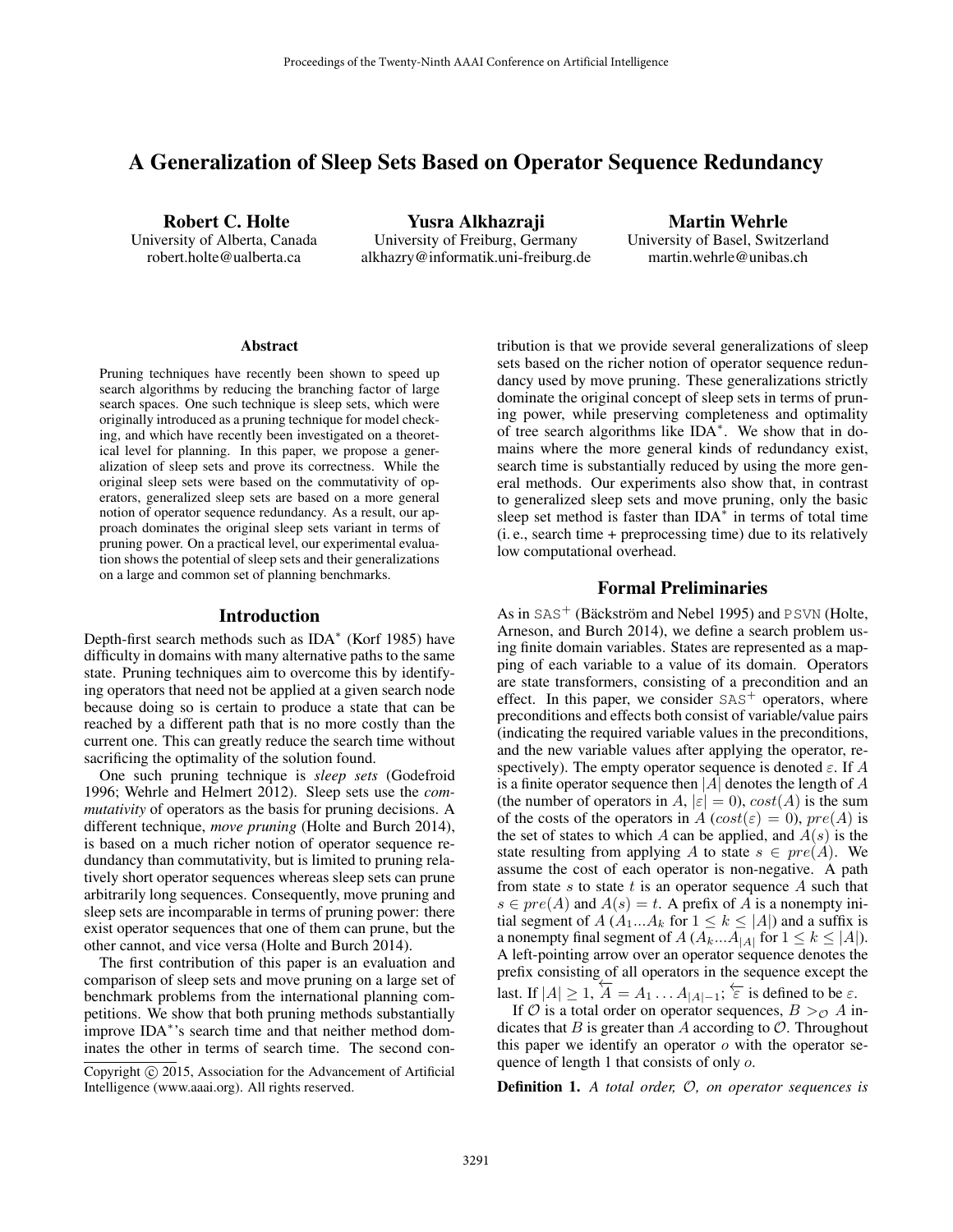nested *if*  $\epsilon <_{\mathcal{O}} Z$  *for all*  $Z \neq \epsilon$ *, and*  $B >_{\mathcal{O}} A$  *implies*  $XBY >_{\mathcal{O}} XAY$  for all  $A, B, X$ , and Y.

**Definition 2.** A length-lexicographic order  $\mathcal{O}$  *is a total order on operator sequences based on a total order of the operators*  $o_1 < o_2 < o_3$  .... *For operator sequences* A *and* B,  $B >_{\mathcal{O}} A$  *iff either*  $|B| > |A|$ *, or*  $|B| = |A|$  *and*  $o_b >_{\mathcal{O}} o_a$ *, where*  $o_b$  *and*  $o_a$  *are the leftmost operators where B and A differ* ( $o_b$  *in* B,  $o_a$  *in the corresponding position in A*).

Every length-lexicographic order is a nested order. A total order on operators induces a length-lexicographic order on operator sequences. We will use the same symbol  $(\mathcal{O})$  to refer to both the order on operators and the lengthlexicographic order on operator sequences it induces.

Definition 3. *Given a nested order,* O*, on operator sequences, for any pair of states* s, t *define* min(s, t) *to be the least-cost path from* s *to* t *that is smallest according to*  $\mathcal{O}$ *.*  $min(s, t)$  *is undefined if there is no path from s to t.* 

Throughout this paper, the sequence of operators comprising  $min(s, t)$  is  $o_1 o_2 \dots o_{|min(s,t)|}$ . The prefix of  $min(s, t)$ consisting of the first i operators is denoted  $P_i$  ( $P_0 = \varepsilon$ ), and  $Q_i$  denotes the suffix of  $min(s, t)$  starting at the  $i^{th}$  operator  $(Q_{\lfloor min(s,t)\rfloor+1} = \varepsilon)$ . Hence,  $min(s,t) = P_i Q_{i+1}$  $P_{i-1}o_iQ_{i+1}$  for all  $i, 1 \leq i \leq |min(s, t)|$ . Note that  $o_i$  is the last operator in  $P_i$ .

## Sleep Sets

We use Wehrle and Helmert (2012)'s formulation of sleep sets, adapted to our notation.

**Definition 4.** *Operators*  $p_1$  *and*  $p_2$  *are* commutative (*or* commute), denoted  $p_1 \Join p_2$ , iff the following conditions *hold for every state* s*:*

*1.*  $s \in pre(p_1)$  *and*  $s \in pre(p_2) \implies p_1(s) \in pre(p_2)$  *and*  $p_2(s) \in pre(p_1)$  and  $p_1(p_2(s)) = p_2(p_1(s))$ 

2. 
$$
s \in pre(p_1)
$$
 and  $s \notin pre(p_2) \implies p_1(s) \notin pre(p_2)$ 

3.  $s \in pre(p_2)$  and  $s \notin pre(p_1) \implies p_2(s) \notin pre(p_1)$ *.* 

A sleep set is associated with an operator sequence and is defined recursively based on an operator order O.

Definition 5. *A set* ss(P) *for an operator sequence* P *is a* sleep set *iff the following hold:*  $ss(\varepsilon) := \emptyset$  *(the empty set), and, for the non-empty sequence*  $P = \sigma p$ ,  $ss(P) := \{o \mid$  $(p \Join o)$  *and*  $(o <_{\mathcal{O}} p \text{ or } o \in \text{ss}(\sigma))$ *}*.

In the context of searching for a (least-cost) path from state s to state t, sleep sets are used as a pruning technique as follows. If  $P$  is an operator sequence and  $p$  is an operator in  $ss(P)$ , then p will not be applied after P, i.e., the sequence  $P<sub>p</sub>$  and all its extensions, will not be considered as solutions. The following theorem shows that this use of sleep sets is safe in the sense that for any state  $s$  and any state  $t$  reachable from  $s$ , it preserves at least one least-cost path from  $s$  to  $t$ (namely,  $min(s, t)$ ).

**Theorem 1.** *For any states s and t (reachable from s),*  $o_k \notin$  $ss(P_{k-1})$  *for all*  $k$  *(*1  $\leq k \leq |min(s,t)|$ ).

This is a special case of the general theorem (Theorem 7) proven below.

Our implementation of sleep sets has a preprocessing (one-time) step, and a computation that occurs for each node generated (the "run-time" step). In the preprocessing step, the commutativity,  $o_1 \bowtie o_2$ , of every pair of operators  $o_1, o_2$ is tested and the result stored in a Boolean table named commutes, i. e. commutes  $[o_1, o_2]$  is true iff  $o_1 \bowtie o_2$ . Commutativity of operators  $o_1$  and  $o_2$  is checked syntactically on the operator definitions and holds if the variables written by  $o_1$ 's effect are disjoint from the variables of  $o_2$ 's precondition, and vice versa, and both  $o_1$ 's and  $o_2$ 's effects do not set a common variable to a different value. This step is quadratic in the number of operators. In the run-time step, if state s' is reached by operator sequence  $Po$ , then  $ss(Po)$ is computed by scanning through the operators that are in  $ss(P)$  or precede o in the order O, and adding operator o' to  $ss(\overrightarrow{Po})$  iff commutes [o, o']. This step is linear in the number of operators. When expanding  $s'$ , only the operators that do not belong to  $ss(P<sub>o</sub>)$  are applied.

## Operator Sequence Redundancy

The notion of operator sequence redundancy we build upon, and its use for move pruning, were first introduced by Taylor and Korf (1993) and later generalized by Holte and Burch (2014).

Definition 6. *Operator sequence* B *is* redundant *with operator sequence* A, denoted with  $A \leq B$ , iff the following *conditions hold:*

- *1.*  $cost(B) \geq cost(A)$
- 2.  $pre(B) \subseteq pre(A)$
- 3.  $s \in pre(B) \Rightarrow B(s) = A(s)$

In addition, we write  $A \equiv B$  to denote that A is *equivalent* to B, i. e., that  $A \leq B$  and  $B \leq A$ .

Theorem 2 (Holte and Burch, 2014). *Let* O *be any nested order on operator sequences and* B *any operator sequence. If there exists an operator sequence* A *such that* B *is redundant with* A *and*  $B >_{\mathcal{O}} A$ *, then* B *does not occur as a consecutive subsequence in* min(s, t) *for any states* s*,* t*.*

Holte and Burch's move pruning works as follows. If P is an operator sequence,  $p$  an operator, and there exists an operator sequence A such that  $P_p >_{\mathcal{O}} A$  and move pruning analysis establishes that  $P_p \geq A$ , then, just like with sleep sets, p will not applied after P. Theorem 2 shows that move pruning is safe in the sense that for any state  $s$  and any state t reachable from s, it preserves at least one least-cost path from s to t (namely,  $min(s, t)$ ).

Similar to sleep sets, our implementation of move pruning has two parts, a preprocessing step, and run-time step. As in Holte and Burch (2014)'s implementation, the user specifies a length L and the preprocessing step generates all operator sequences of length  $L$  or less and tests each sequence with all the sequences that precede it in the order  $\mathcal{O}$ . The redundancy test for a given pair of operator sequences is the same complexity as the commutativity test done for sleep sets. This step is quadratic in the number of operator sequences of length  $L$  or less, not in the number of operators, and so is considerably more expensive than the preprocessing step for sleep sets even when  $L = 2$ . The redundancy relation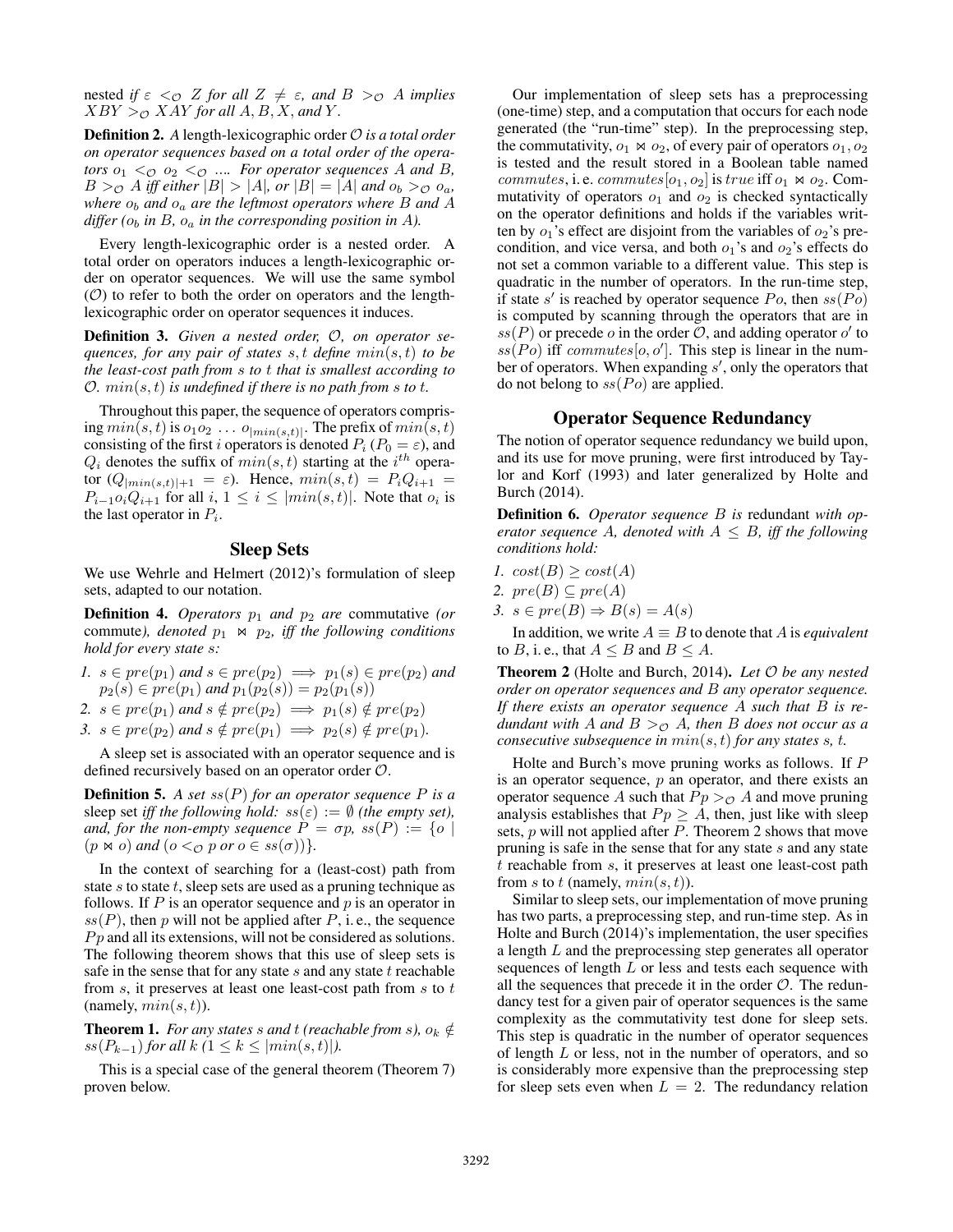is computed for all pairs of operator sequences of length L or less and stored in a Boolean table named redundant. For example, for  $L = 2$ , redundant  $[o_1, o_2]$  is true iff there exists an operator sequence  $B$  of length 2 or less such that  $B \le o_1 o_2$  and  $B < o_1 o_2$ . In the run-time step, if state s' is generated by applying operator  $o$  to state  $s$ , then operator  $o'$  is applied in  $s'$  iff redundant  $[o, o']$  is false. This check takes constant time per operator.

As discussed by Holte and Burch (2014), the pruning power of sleep sets and move pruning is incomparable. On the one hand, sleep sets can prune more than move pruning because sleep sets propagate information along paths: for a path  $P_p$ , an operator o is contained in  $ss(P_p)$  if o and p are commutative, and  $o <_{\mathcal{O}} p$  or o has been in  $ss(P)$  already. This recursive nature can propagate o from  $ss(P)$  to  $ss(Pp)$ and, by the same reasoning, o can be propagated in a sleep set an arbitrary distance. Move pruning does not perform such propagations. The following example, which has previously already been discussed by Wehrle and Helmert (2012) and Holte and Burch (2014), illustrates this more clearly: consider a sequence that consists of operators  $o_1$ ,  $o_2$  and  $c$ which are ordered  $o_2 <_{\mathcal{O}} c <_{\mathcal{O}} o_1$  by both techniques. Suppose  $c$  is commutative with both  $o_1$  and  $o_2$ , then sequences  $o_1o_2c$ ,  $o_1co_2$ , and  $co_1o_2$  are equivalent. Given the ordering, sleep sets will preserve sequence  $co<sub>1</sub>o<sub>2</sub>$  and prune the other two sequences. Move pruning will explore both  $o_1o_2c$ and  $co_1o_2$  and prune only  $o_1co_2$ . On the other hand, move pruning can be more powerful than sleep sets because it can handle sequences of length  $L > 2$ . In addition, move pruning with  $\bar{L} = 2$  computes a redundancy relation that is not restricted to the same operators on both side of the inequality, such as  $o_1o_2 \equiv o_3o_4$ , and strict redundancies such as  $o_1o_2 < o_2o_1$ .

Throughout this paper we assume that the operator sequence order used for redundancy analysis is the lengthlexicographic order induced by the operator order used to define sleep sets, and hence we use  $\mathcal O$  for both.

## Evaluation of Sleep Sets and Move Pruning

We implemented sleep sets and move pruning within the Fast Downward planning system (Helmert 2006). We evaluate these pruning techniques with IDA<sup>\*</sup>, with cycle detection, using the LM-Cut heuristic (Helmert and Domshlak 2009), which is the state-of-the-art admissible planning heuristic, on all the planning benchmarks from the international planning competitions up to 2011 that contain the features required by LM-Cut (1396 problem instances drawn from 44 domains). In the following, IDA<sup>\*</sup>SS refers to IDA<sup>\*</sup> with pruning based on sleep sets, and IDA<sup>∗</sup>MP refers to IDA<sup>∗</sup> with move pruning. The evaluation is performed on Intel Xeon E5-2660 CPUs that run at 2.2 GHz, with a time limit of 30 minutes (for the total of search time and preprocessing time) and a memory limit of 2 GB per run. For move pruning we set  $L = 2$ . Times that are less than or equal to 0.1 seconds are shown in the plots as 0.1.

The plots in Figure 1 compare IDA<sup>∗</sup> (y-axis) and IDA<sup>∗</sup> SS (x-axis) in terms of the number of nodes generated (left) and search time (preprocessing time not included) in seconds (right) using logarithmic scales. Each point repre-



Figure 1: IDA<sup>∗</sup> (y-axis) vs. IDA<sup>∗</sup> SS (x-axis). Left: Number of nodes generated. Right: Search time.

sents a single problem instance. Points above the diagonal are instances for which IDA<sup>∗</sup> SS outperformed IDA<sup>∗</sup> . To easily gauge how much better/worse one algorithm is than another, reference lines are shown for  $y=2x$ ,  $y=10x$ , and y=50x. Points at the very top of the plot are instances that were solved by IDA<sup>∗</sup> SS but not by IDA<sup>∗</sup> because the latter exceeded the time limit.

We see that there are many instances in which IDA\*SS and IDA<sup>\*</sup> generate exactly the same number of nodes. These are instances in which none of the operators commute or the operators that do commute are not encountered during search. On most of the other problem instances, IDA\*SS generates substantially fewer nodes, in some cases as much as 3 orders of magnitude fewer. The search time plot (right) shows that the reduction in the number of nodes generated translates into comparable reductions in search time.

Figure 2 is the same format as Figure 1 but compares IDA<sup>∗</sup>MP (y-axis) to IDA<sup>∗</sup> SS (x-axis). The points at the top of the plot are instances for which the memory required by move pruning's redundancy table exceeded the memory limit but the sleep set commutativity table did not.<sup>1</sup> We see that in the vast majority of the instances, exactly the

<sup>&</sup>lt;sup>1</sup>Currently, the redundancy table is precomputed in its entirety. In practice, one would not abort search when the memory limit was reached but would instead record as much information as memory allowed and base move pruning on that partial information. In the worst-case this would give a performance equal to IDA<sup>\*</sup>'s.



Figure 2: IDA<sup>∗</sup>MP (y-axis) vs. IDA<sup>∗</sup> SS (x-axis). Left: Number of nodes generated. Right: Search time.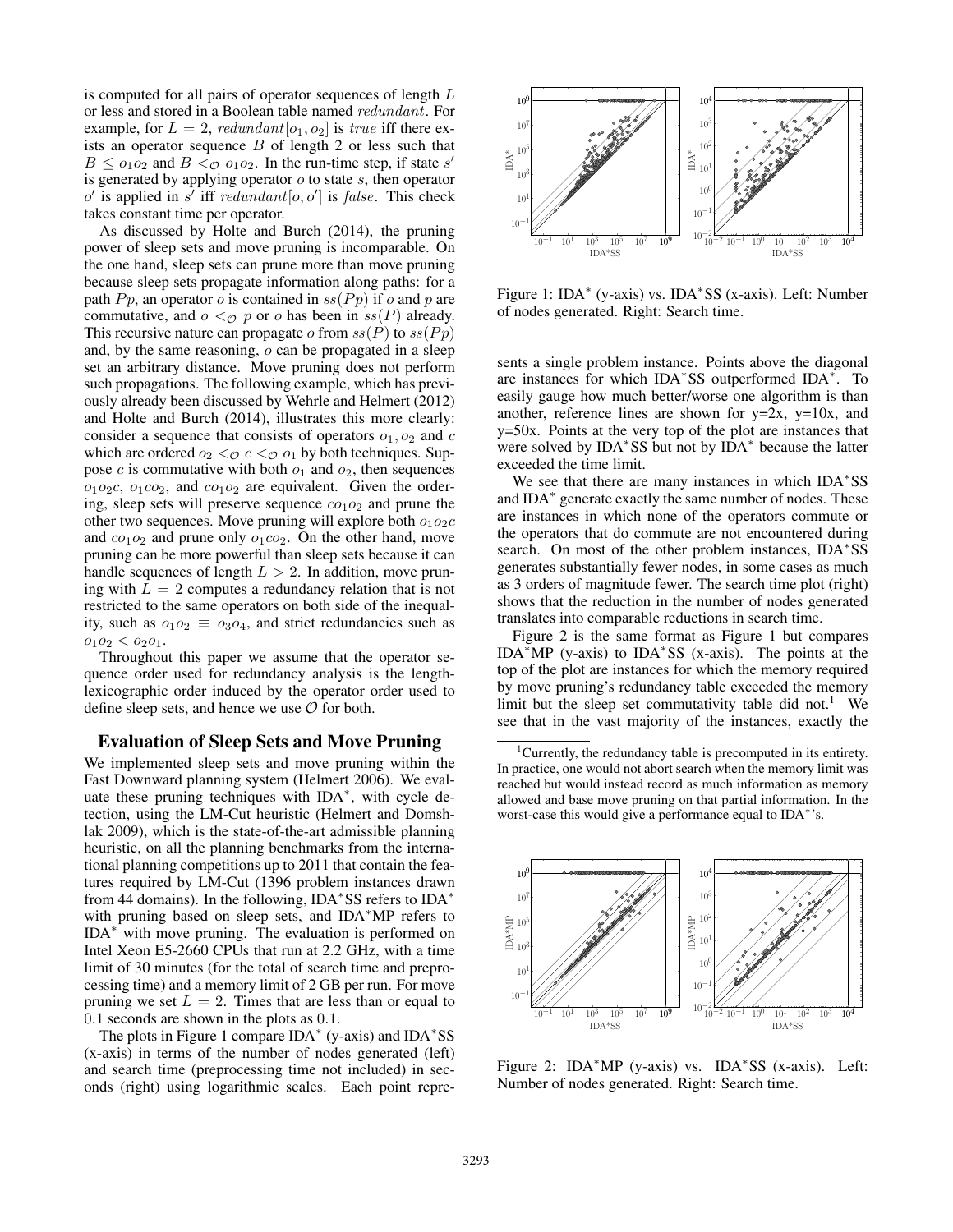

Figure 3: Total time for IDA<sup>∗</sup> (x-axis) vs. IDA<sup>∗</sup> SS (left plot, y-axis) and IDA<sup>∗</sup>MP (right plot, y-axis).

same number of nodes were generated. These are cases in which there was no commutativity or operator sequence redundancy (for  $L=2$ ), or where the two methods detected exactly the same redundancy. When the methods produce different results, move pruning is superior to sleep set pruning in some cases (points below the diagonal) and inferior in others. This is to be expected if the set of problem instances is truly representative because move pruning detects more kinds of redundancy than just commutativity, but does not pass information forward along a path the way sleep sets do. The search time plot (right) shows that the difference in the number of nodes generated translates into comparable differences in search time.

The conclusions from the data presented so far is that both pruning methods substantially improve IDA<sup>∗</sup> 's performance and that neither pruning method dominates the other. There is, however, one additional consideration, and that is the time required for preprocessing. Figure 3 shows the total time (search time + preprocessing time) required to solve each instance by  $IDA^*$  (x-axis in both plots), whose total time is its search time, IDA<sup>∗</sup> SS (left plot, y-axis), and IDA<sup>∗</sup>MP (right plot, y-axis). IDA<sup>∗</sup> SS's preprocessing time is small enough that its total time is less than IDA<sup>∗</sup> 's in most cases (points below the diagonal) and its "coverage" (i. e., the number of problem instances that could be solved within the resource limits) is much better than IDA<sup>∗</sup> 's (570 compared to 477, where all instances that could be solved by IDA<sup>∗</sup> SS, but not by IDA<sup>∗</sup> are due to exceeding the time limit). The opposite is true for IDA<sup>∗</sup>MP. Its total time is worse than IDA<sup>\*</sup>'s in the majority of the instances, and is often more than an order of magnitude larger. Consequently, its coverage is worse than IDA<sup>∗</sup> 's (443 compared to 477). Move pruning is most appropriate when its preprocessing step, which is independent of the search goal and start state, can be reused across many instances.

# Generalized Sleep Sets

Commutativity of operators, the basis for defining sleep sets, is a very restricted type of operator sequence redundancy. We now show that sleep sets can be defined in terms of much richer notions of operator sequence redundancy. We present this theoretical work in a series of definitions of successively greater generality. We do this because, as the definitions get

more general, the computational complexity of the preprocessing and/or run-time step increases and we might get better overall performance using a less general definition. Furthermore, whether a generalized definition is beneficial depends on the properties of the problem domain, so it could happen that any one of the generalized sleep set definitions could be the method of choice in a particular domain.

Because the "or" in Definition 5 ( $o <_{\mathcal{O}} p$  or  $o \in ss(\sigma)$ ) reflects very different situations, we separate them and refer to them as "anchor points" and "relay points" respectively.

Definition 7. A  $\bowtie$ -anchor point *for operator o' in operator sequence*  $p_1 \ldots p_n$  *is an index*  $i'$   $(1 \leq i' \leq n)$  for which  $o'$  is  $p_{i'}$  and  $o' <_{\mathcal{O}} p_{i'}$ .

Informally, anchor points for an operator  $o'$  describe positions where  $o'$  is added to the sleep set. The operators of a (generalized) sleep set that are not anchor points we call *re*lay points, since their role is to relay operator  $o'$  to an earlier point in the sequence.

**Definition 8.** A  $\bowtie$ -relay point *for operator o' in operator*  $sequence p_1 \ldots p_n$  *is an index*  $i'$  ( $2 \le i' \le n$ ) for which  $o' \bowtie p_i$ , and  $(i'-1)$  *is a*  $\bowtie$ -anchor point or  $\bowtie$ -relay point *for*  $o'$  *in*  $p_1 \ldots p_{i'-1}$ *.* 

**Definition 9.** A set gss<sup> $\mathbf{\alpha}(P)$  for an operator sequence P is</sup> *a* generalized sleep set *with respect to*  $\bowtie$  *iff the following hold:*  $gss^{\bowtie}(\varepsilon) = \emptyset$ *, and, if*  $|P| = n > 0$ ,  $gss^{\bowtie}(P) = \{o \mid n$ *is a*  $\bowtie$ *-anchor or*  $\bowtie$ *-relay point for o in P*}.

This definition is equivalent to Definition 5, i. e.  $gss^{\bowtie}(P) = ss(P)$  for all operator sequences P. We will base our subsequent definitions of generalized sleep sets on Definition 9. They will differ only in replacing  $\bowtie$  in the definitions of anchor and relay points by successively more general types of operator sequence redundancy.

#### Beyond Commutativity

The first generalization of sleep sets is based on the observation that it is not necessary for  $o'$  and  $p_{i'}$  to be commutative, but only that  $o'p_{i'} \leq p_{i'}o'$ . The following definitions are based on this observation; in them  $\bowtie$  is generalized to  $\leq$ .

Definition 10. *A* ≤*-*anchor point *for operator* o 0 *in operator sequence*  $p_1 \tildot p_n$  *is an index*  $i^{\prime}$  ( $1 \leq i^{\prime} \leq n$ ) for which  $o'p_{i'} \leq p_{i'}o'$  and  $o' <_{\mathcal{O}} p_{i'}$ .

**Definition 11.**  $A \leq$ -relay point *for operator*  $o'$  *in operator sequence*  $p_1 \tildot p_n$  *is an index* i'  $(2 \leq i' \leq n)$  for which  $o'p_{i'} \leq p_{i}o'$  and  $(i'-1)$  is an  $\leq$ -anchor point or  $\leq$ -relay *point for*  $o'$  *in*  $p_1 \ldots p_{i'-1}$ *.* 

Definitions 7 and 8 are special cases of these definitions because  $A \bowtie B \Rightarrow AB \leq BA$  (and also  $BA \leq AB$ ).

#### Flexible Leapfrogging

The definitions just given use the fact  $o'p_{i'} \leq p_{i'}o'$  to leapfrog  $o'$  over  $p_{i'}$  to get a new operator sequence that is equal or superior to the sequence we started with from a redundancy point of view. There is no reason to require  $p_i$ to remain unchanged when  $o'$  leapfrogs over it, the properties that are required will still hold if  $p_i$  is replaced by some other operator, or even  $\varepsilon$ , as long as the resulting sequence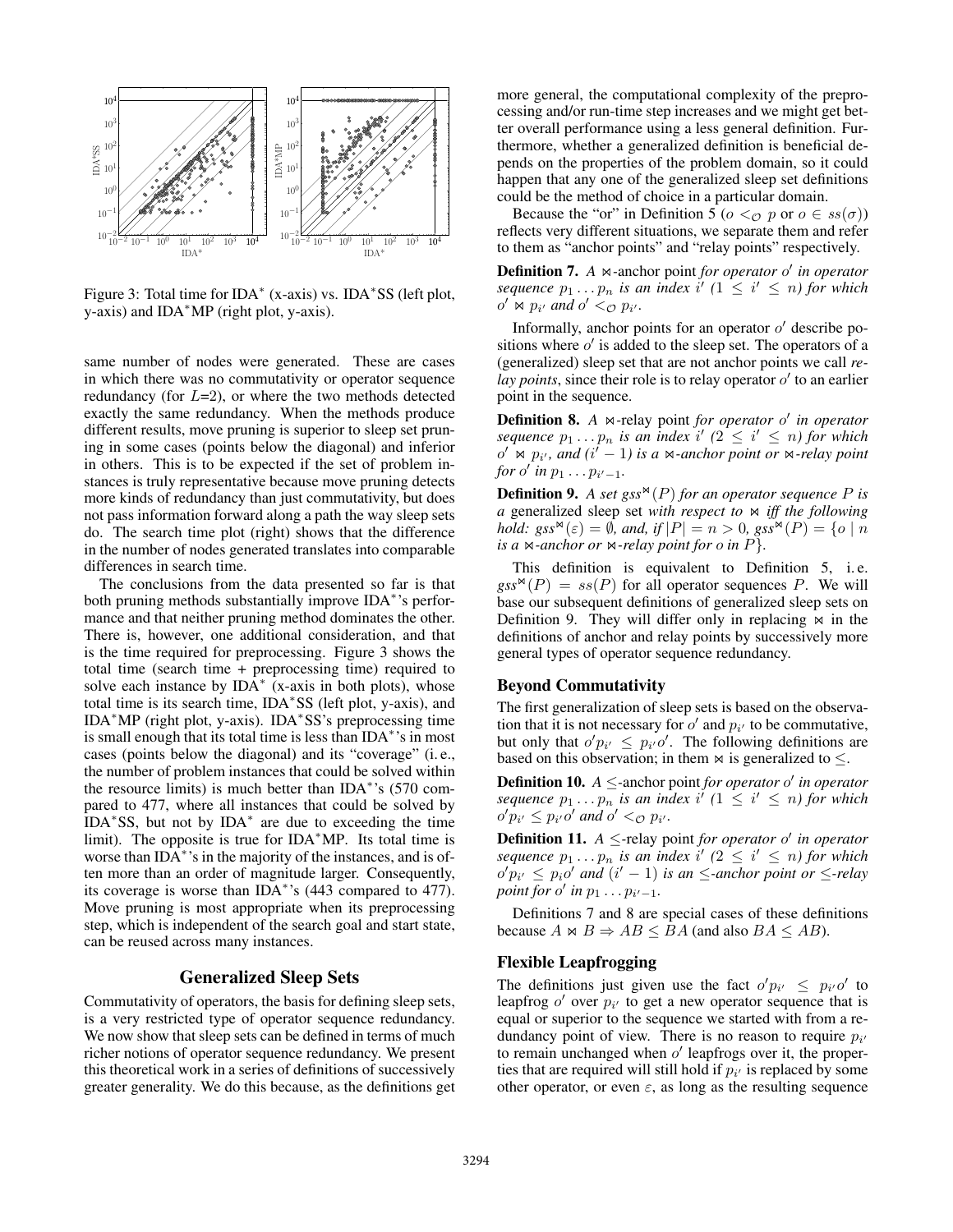is equal or superior to the sequence we started with from a redundancy point of view. Formally, we generalize the requirement that  $o'p_{i'} \leq p_{i'}o'$  to  $\exists y$  s.t.  $o'y \leq p_{i'}o'$ , where y can be an operator or  $\varepsilon$ .

Similarly, we do not require  $o'$  to be preserved when it leapfrogs over  $p_{i'}$ , it could be changed to some other operator z. The definitions of anchor and relay points based on these ideas are as follows.

**Definition 12.** *A* flexible  $\leq$ -anchor point *for operator* o' *in operator sequence*  $p_1 \ldots p_n$  *is an index*  $i^{\prime}$  ( $1 \leq i^{\prime} \leq n$ ) for *which* ∃y*, an operator or* ε*, and* ∃z*, an operator or* ε *s.t.*  $zy \leq p_{i'}o'$  and  $z <_{\mathcal{O}} p_{i'}$ .

**Definition 13.** *A* flexible  $\leq$ -relay point *for operator* o' *in operator sequence*  $p_1 \ldots p_n$  *is an index*  $i'$   $(2 \leq i' \leq n)$  for *which*  $\exists y$ *, an operator or*  $\varepsilon$ *, and operator z s.t.*  $zy \leq p_{i'}o'$ *and (*i <sup>0</sup> <sup>−</sup> <sup>1</sup>*) is a flexible* <sup>≤</sup>*-anchor or flexible* <sup>≤</sup>*-relay point for*  $z$  *in*  $p_1 \ldots p_{i'-1}$ *.* 

Definitions 10 and 11 are special cases of these definitions in which  $y = p_{i'}$  and  $z = o'$ .

# Long Distance Leapfrogging

The aim of the final generalization is to allow sleep sets to take advantage of redundancy information such as  $o'p_1 \tldots p_n \leq p_1 \tldots p_n o'$  when  $o'p_i \nleq p_i o'$  for all  $i (1 \leq i \leq n)$  $n$ ). In other words, we want  $o'$  to be able to leapfrog over entire sequences in a single bound ("long distance leapfrogging"), rather than having it go through a sequence one operator at a time. The definitions of anchor point and relay point that permit long distance leapfrogging are as follows.

Definition 14. *A* long distance ≤*-*anchor point *for operator*  $o'$  in sequence  $p_1 \tildes p_n$  is an index i'  $(1 \leq i' \leq n)$  for *which there exist an index*  $k$  ( $1 \leq k \leq i'$ ), and an operator *sequence* Y *such that*

*(A1)*  $Y \leq p_k ... p_{i'} o'$ , and  $(A2) \overleftarrow{Y} <_{\mathcal{O}} p_k \ldots p_{i'}.$ 

**Definition 15.** *A* long distance  $\leq$ -relay point *for operator* of *in sequence*  $p_1 \t ... p_n$  *is an index i'*  $(2 \leq i' \leq n)$  *for which there exist an index*  $k$  ( $2 \leq k \leq i'$ ), operator  $z$ , and operator *sequence* Y *such that*

- *(R1)*  $zY \leq p_k ... p_{i'}o'$ ,
- *(R2)*  $|Y| \leq |p_k ... p_{i'}|$ , and
- *(R3)* (k − 1) *is a long distance* ≤*-anchor or long distance*  $\le$ *-relay point for* z *in*  $p_1 \ldots p_{k-1}$ *.*

Definitions 12 and 13 are special cases of these definitions in which  $k = i'$  and Y here is y in those definitions.

# Proof that Generalized Sleep Sets are Safe

The theorems in this section show that pruning with generalized sleep sets based on long distance ≤-anchor and relay points is safe. For brevity, we write "anchor" and "relay" points to denote their long distance variants. The theorems' proofs use the following lemmas.

Lemma 3. *The relation "*≤*" is transitive.*

*Proof.* Let  $A, B, C$  be operator sequences such that  $A \leq B$ and  $B \leq C$ . We show that  $A \leq C$ .

First,  $cost(A) \leq cost(C)$  because  $cost(A) \leq cost(B) \leq$  $cost(C)$ . Second,  $pre(A) \supseteq pre(C)$  holds because of  $pre(A) \supseteq pre(B) \supseteq pre(C)$ . Third,  $s \in pre(C) \Rightarrow$  $A(s) = \overline{C(s)}$  holds because  $s \in pre(C) \Rightarrow s \in pre(B)$ ,  $C(s) = B(s)$ , and  $s \in pre(B) \Rightarrow B(s) = A(s)$ . Therefore  $C(s) = A(s)$  and hence,  $A \leq C$ .

Lemma 4. *Let* A *and* B *be any operator sequences such that* A ≤ B*, and let* C *be any operator sequence. Then*  $AC \le BC$  and  $CA \le CB$ .

*Proof.* We exemplarily show that  $AC \le BC$  (the proof for  $CA \leq CB$  is analogous). For this, we will show that  $cost(AC) \leq cost(BC)$ ,  $pre(AC) \supseteq pre(BC)$ , and  $s \in pre(BC) \Rightarrow AC(s) = BC(s).$ 

Firstly,  $cost(AC) = cost(A) + cost(C) \leq cost(B) +$  $cost(C) = cost(BC).$ 

Secondly,  $s \in pre(BC) \Rightarrow s \in pre(B)$  and  $B(s) \in$  $pre(C)$ . Because  $A \leq B$  it follows that  $s \in pre(A)$  and  $A(s) \in pre(C)$ , i.e. that  $s \in pre(AC)$ .

Thirdly,  $s \in pre(BC) \Rightarrow BC(s)$  and  $AC(s)$  are both fined  $BC(s) = C(B(s)) = C(A(s)) = AC(s)$ defined.  $BC(s) = C(B(s)) = C(A(s)) = AC(s)$ .

Lemma 5. *Let* O *be any length-lexicographic order on operator sequences, and* A, B, X, Y *and* Z *any operator sequences such that*  $A \leq_{\mathcal{O}} B$  *and*  $|X| \leq |Y|$ *. Then*  $ZAX <sub>CD</sub> ZBY$ *.* 

*Proof.* If  $|A| < |B|$  or  $|X| < |Y|$  then  $|ZAX| < |ZBY|$ and therefore  $ZAX <sub>0</sub> ZBY$ . On the other hand, if  $|A| =$ |B| and  $|X| = |Y|$ , then  $|ZAX| = |ZBY|$ . If  $o_a$  and  $o_b$ are the leftmost operators where  $A$  and  $B$  differ  $(o<sub>a</sub>$  is in A and  $o<sub>b</sub>$  is in the corresponding position in B), they are also the leftmost operators where ZAX and ZBY differ. Because  $A <_{\mathcal{O}} B$  we have  $o_a <_{\mathcal{O}} o_b$  and hence  $ZAX <_{\mathcal{O}}$ ZBY . П

Theorem 6. *For any length-lexicographic order on operator sequences*  $\mathcal{O}$ *, any*  $n \geq 1$ *, any non-empty operator sequence*  $P = p_1 \dots p_n$ *, and any operator*  $p \in \text{gss}(P)$ *, there exists an operator sequence* P 0 *such that*

 $(PI) P' \leq Pp$ *(P2)*  $\overleftarrow{P'}$  < *⊙ P* 

*Proof.* By induction on *n*.

Base case:  $n = 1$ . Because  $gss(\varepsilon) = \emptyset$ , *n* cannot be a relay point for  $p$  in  $P$ , it must be an anchor point. Therefore there exist k and Y such that A1 and A2 hold with  $i' = n = 1$ and  $o' = p$ . Because  $n = 1$ , we must have  $k = 1$ . Setting  $P' := Y$  satisfies the requirements of the theorem because P1 and P2 are exactly A1 and A2, respectively.

Inductive case: Assuming the theorem is true for all  $m$ ,  $1 \leq m \leq n$ , we must prove it is true for  $n + 1$ . Let  $P =$  $p_1 \ldots p_{n+1}$  be any operator sequence of length  $n+1$  and p any operator such that  $p \in gss(P)$ .

If  $n + 1$  is an anchor point for p in P there exist k and Y such that A1 and A2 hold with  $i' = n + 1$  and  $o' = p$ . Setting  $P' := p_1 \dots p_{k-1} Y$  satisfies the requirements of the theorem for the following reasons.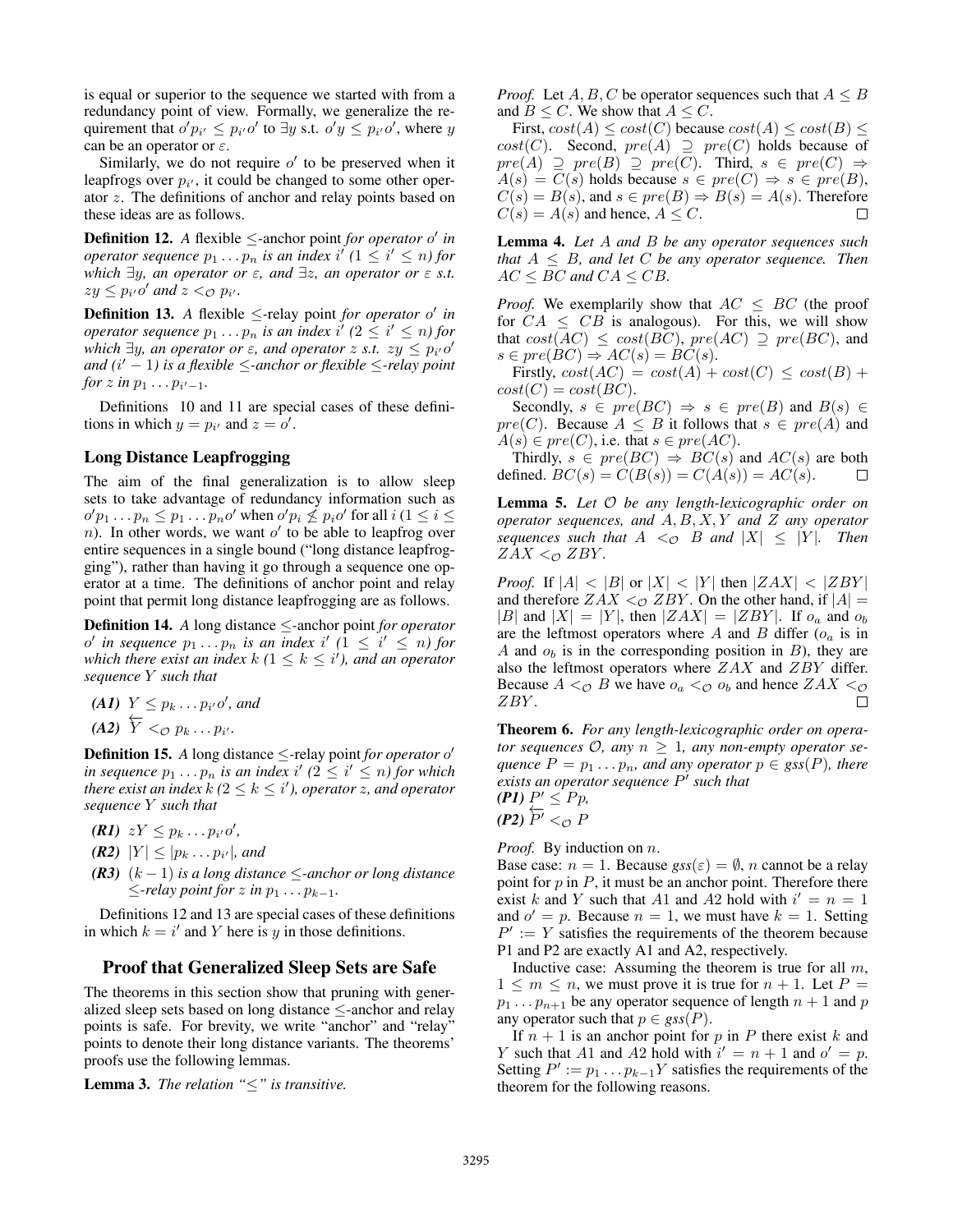P1: P1 follows directly from A1 and Lemma 4 (by prepending  $p_1 \nldots p_{k-1}$  to both sides of the A1 inequality).

P2: If Y is not the empty sequence, then  $\overleftarrow{P'}$  is equal to  $p_1 \dots p_{k-1} \overleftarrow{Y}$  and P2 follows directly from A2 and Lemma 5 (by prepending  $p_1 \t ... p_{k-1}$  to both sides of the A2 inequality). If  $Y$  is the empty sequence, then P2 holds trivially because  $\overleftarrow{P'} = p_1 \dots p_{k-2}$  is a prefix of P.

If  $n+1$  is not an anchor point for p in P it must be a relay point, in which case there exist k, z, and Y such that  $R1, R2$ , and R3 hold with  $i' = n + 1$  and  $o' = p$ . From R3 and the inductive hypothesis, there exists an operator sequence  $\overline{P'} = \overline{p'}_1 \dots \overline{p'}_{|\overline{P'}|}$  such that

$$
(\overline{P1})\ \overline{P'} \leq p_1 \dots p_{k-1}z,
$$

 $\overline{(P2)} \, \overline{\overline{P'}} \, <_{\mathcal{O}} p_1 \ldots p_{k-1}.$ 

Setting  $P' := \overline{P'}Y$  satisfies the requirements of the theorem for the following reasons.

P1: We need to show that  $P' \leq Pp$ , i. e., that  $\overline{P'Y} \leq Pp$ . From  $\overline{P1}$ , we have  $\overline{P'} \le \overline{p_1 \dots p_{k-1} z}$ . By Lemma 4 (appending  $Y$  to both sides of the inequality) this implies  $\overline{P}^{\prime}Y \leq p_1 \dots p_{k-1}zY$ . By R1 and Lemma 4 (prepending  $p_1 \t ... p_{k-1}$  to both sides of the inequality), we have  $p_1 \dots p_{k-1} zY \leq p_1 \dots p_{k-1} p_k \dots p_{n+1} p = P p$ . By the transitivity of " $\leq$ " (Lemma 3) we have  $P' = \overline{P'}Y \leq Pp$ , i.e. P1 is true.

P2: We need to show that  $\overleftarrow{P'} <_{\mathcal{O}} P$ , i.e. that  $\overleftarrow{P'}Y <_{\mathcal{O}} P$ . Let  $M = \overline{(qY)}$ , where q is the last operator in  $\overline{P'}$ if  $\overline{P'} \neq \varepsilon$ , and  $q = \varepsilon$  if  $\overline{P'} = \varepsilon$ . Then  $|M|$  =  $|\overline{(qY)}| \leq |Y|$ . Combining this with R2, we get  $|M| \leq$  $|p_k \dots p_{n+1}|$ . Using this fact in Lemma 5 together with the inequality  $\overleftarrow{P'} \leq_{\mathcal{O}} p_1 \dots p_{k-1}$  from  $\overline{P2}$  we have  $\overleftarrow{P'}M \leq_{\mathcal{O}}$  $p_1 \dots p_{k-1} p_k \dots p_{n+1} = P$ . But  $\overleftarrow{P'}M = \overleftarrow{P'}Y$ , hence P2 is true.  $\Box$ 

The following proves the safety of generalized sleep sets.

Theorem 7. *For any length-lexicographic order on operator sequences* O *and any states* s *and* t *(reachable from* s*),*  $o_k \notin gss(P_{k-1})$  *for all*  $k, 1 \leq k \leq |min(s, t)|$ *.* 

*Proof.* It is true if  $k = 1$ , since  $P_0 = \varepsilon$  and  $gss(\varepsilon) = \emptyset$ . For  $k$  ≥ 2, we will derive a contradiction from  $o_k$  ∈  $gss(P_{k-1})$ . If  $o_k$  ∈ *gss*( $P_{k-1}$ ) then, by Theorem 6, there exists an operator sequence  $P'$  such that  $(P1) P^f \leq P_{k-1} o_k = P_k,$ 

(P2)  $\overleftarrow{P'} <_{\mathcal{O}} P_{k-1}.$ 

Let  $P = P'Q_{k+1}$ . From P1 and Lemma 4 (appending  $Q_{k+1}$  to both sides of the inequality), we have  $P =$  $P^{T}Q_{k+1} \leq P_{k}Q_{k+1} = min(s,t)$ . In particular, P is a least-cost path from s to t. Let  $q =$  the last operator in  $P'$ if  $P' \neq \varepsilon$ , and  $q = \varepsilon$  if  $P' = \varepsilon$ . From P2, and Lemma 5 (appending  $qQ_{k+1}$  to the lefthand side of the inequality and  $o_k \overline{Q}_{k+1}$  to the righthand side) we get  $P'Q_{k+1} <_Q P_k \overline{Q}_{k+1}$ , i.e.  $P \leq_{\mathcal{O}} min(s, t)$ . These two facts about P contradict  $min(s, t)$  being the least-cost path that is smallest according to  $\mathcal{O}$ . П

#### Relationship to Move Pruning

To see the very close connection between move pruning and long distance  $\leq$ -anchor points (Def. 14), we define move pruning in terms of "move pruning points".

Definition 16. A move pruning point *for operator* o' in op*erator sequence*  $p_1 \t ... \t p_n$  *is an index i'*  $(1 \leq i' \leq n)$  *for which there exist an index*  $k$  ( $1 \leq k \leq i'$ ) and an operator *sequence* W *such that*

*(MP1)*  $W \leq p_k \dots p_{i'} o'$ , and *(MP2)*  $W <_{\mathcal{O}} p_k ... p_{i'} o'$ .

If *n* is a move pruning point for  $o'$  in  $P = p_1 \dots p_n$ , then move pruning would refuse to apply  $o'$  after  $\overline{P}$ , just as sleep sets would refuse to apply  $o'$  after  $\overline{P}$  if  $n$  was an anchor point for  $o'$  in  $P$ . There are two differences between move pruning points and long distance ≤-anchor points.

First, while move pruning allows  $\mathcal O$  to be any nested order, sleep sets require it to be a length-lexicographic order. Although there do exist nested orders that are not length-lexicographic, in practice move pruning always applies a length-lexicographic order, so overall, this will not give move pruning a practical advantage over sleeps sets.

The second difference is more interesting. Let  $B =$  $p_k \dots p_{i'} o'$ . Definition 16 requires  $W <_{\mathcal{O}} B$  (MP2), but Definition 14 requires  $\overleftarrow{W} <_{\mathcal{O}} \overleftarrow{B}$  (A2). The latter implies the former (Lemma 5) but not vice versa (e.g.  $ab <_{\mathcal{O}} ac$  could be true but  $a <_{\mathcal{O}} a$  is always false). Changing A2 in Definition 14 to  $zY <sub>0</sub> p_k ... p_{i'}o'$  would render Theorems 6 and 7 false. The reason can be traced back to Definition 13, which allows an arbitrary operator  $z$  to be substituted for  $o'$ at a relay point. As a result, generalized sleep sets dominate the original version of sleep sets in terms of pruning power, but not move pruning (at least not on a theoretical level). We believe it is possible to restrict the definition of relay point (Definition 15) so that it is safe to allow any move pruning point to be an anchor point. That would make generalized sleep sets dominate *both* sleep sets and move pruning. To summarize, generalized sleep sets and move pruning are incomparable to each other in terms of pruning power. Move pruning can be more powerful since the definition of move pruning points is weaker than long distance  $\leq$ -anchor points, and hence can lead to more pruning than sleep sets in some cases. On the other hand, like sleep sets, generalized sleep sets can propagate operators along paths of arbitrary length, thereby pruning paths that cannot be pruned by move pruning. Deciding which technique is more suitable than the other depends mainly on the domain of choice.

#### Experiments with Generalized Sleep Sets

We repeated the experiment of the earlier section using the most general of the sleep set definitions. We restricted the redundancy analysis to operator sequences of length  $L = 2$ or less, which makes long distance leapfrogging conceptually the same as flexible leapfrogging (called IDA<sup>∗</sup>GSS in the following). Figure 4 shows the results in the same format as Figure 1. In the vast majority of the cases IDA<sup>∗</sup>GSS (y-axis) generates exactly the same number of nodes as IDA<sup>∗</sup> SS (x-axis), meaning that in those problem instances,